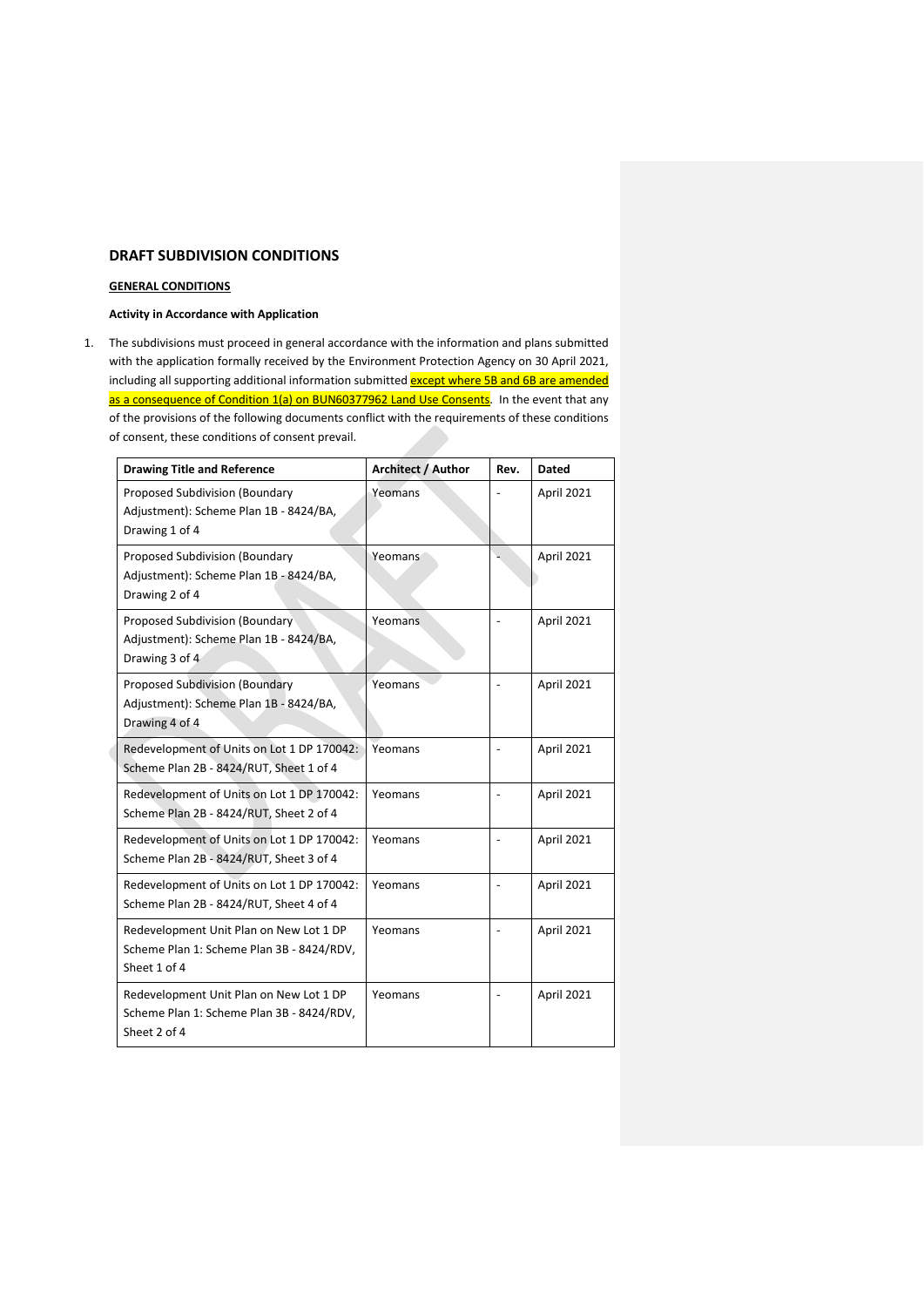| Redevelopment Unit Plan on New Lot 1 DP<br>Scheme Plan 1: Scheme Plan 3B - 8424/RDV,<br>Sheet 3 of 4 | Yeomans |                          | April 2021 |
|------------------------------------------------------------------------------------------------------|---------|--------------------------|------------|
| Redevelopment Unit Plan on New Lot 1 DP<br>Scheme Plan 1: Scheme Plan 3B - 8424/RDV,<br>Sheet 4 of 4 | Yeomans | $\overline{\phantom{0}}$ | April 2021 |
| Proposed Subdivision: Scheme Plan 4B -<br>8424/S/4, Drawing 1 of 6                                   | Yeomans | $\overline{a}$           | April 2021 |
| Proposed Subdivision: Scheme Plan 4B -<br>8424/S/4, Drawing 2 of 6                                   | Yeomans | $\overline{a}$           | April 2021 |
| Proposed Subdivision: Scheme Plan 4B -<br>8424/S/4, Drawing 3 of 6                                   | Yeomans |                          | April 2021 |
| Proposed Subdivision: Scheme Plan 4B -<br>8424/S/4, Drawing 4 of 6                                   | Yeomans |                          | April 2021 |
| Proposed Subdivision: Scheme Plan 4B -<br>8424/S/4, Drawing 5 of 6                                   | Yeomans |                          | April 2021 |
| Proposed Subdivision: Scheme Plan 4B -<br>8424/S/4, Drawing 6 of 6                                   | Yeomans | $\overline{a}$           | April 2021 |
| Units on Lot 3 DP Scheme Plan: Scheme Plan<br>5B - 8424/RUT, Sheet 1 of 5                            | Yeomans | $\overline{\phantom{0}}$ | April 2021 |
| Units on Lot 3 DP Scheme Plan: Scheme Plan<br>5B - 8424/RUT, Sheet 2 of 5                            | Yeomans | $\overline{a}$           | April 2021 |
| Units on Lot 3 DP Scheme Plan: Scheme Plan<br>5B - 8424/RUT, Sheet 3 of 5                            | Yeomans |                          | April 2021 |
| Units on Lot 3 DP Scheme Plan: Scheme Plan<br>5B - 8424/RUT, Sheet 4 of 5                            | Yeomans | $\overline{a}$           | April 2021 |
| Units on Lot 3 DP Scheme Plan: Scheme Plan<br>5B - 8424/RUT, Sheet 5 of 5                            | Yeomans | $\overline{a}$           | April 2021 |
| Units on Lot 4 DP Scheme Plan: Scheme Plan<br>6B - 8424/RUT, Sheet 1 of 8                            | Yeomans | $\overline{a}$           | April 2021 |
| Units on Lot 4 DP Scheme Plan: Scheme Plan<br>6B - 8424/RUT, Sheet 2 of 8                            | Yeomans | $\frac{1}{2}$            | April 2021 |
| Units on Lot 4 DP Scheme Plan: Scheme Plan<br>6B - 8424/RUT, Sheet 3 of 8                            | Yeomans | $\overline{\phantom{0}}$ | April 2021 |
| Units on Lot 4 DP Scheme Plan: Scheme Plan<br>6B - 8424/RUT, Sheet 4 of 8                            | Yeomans |                          | April 2021 |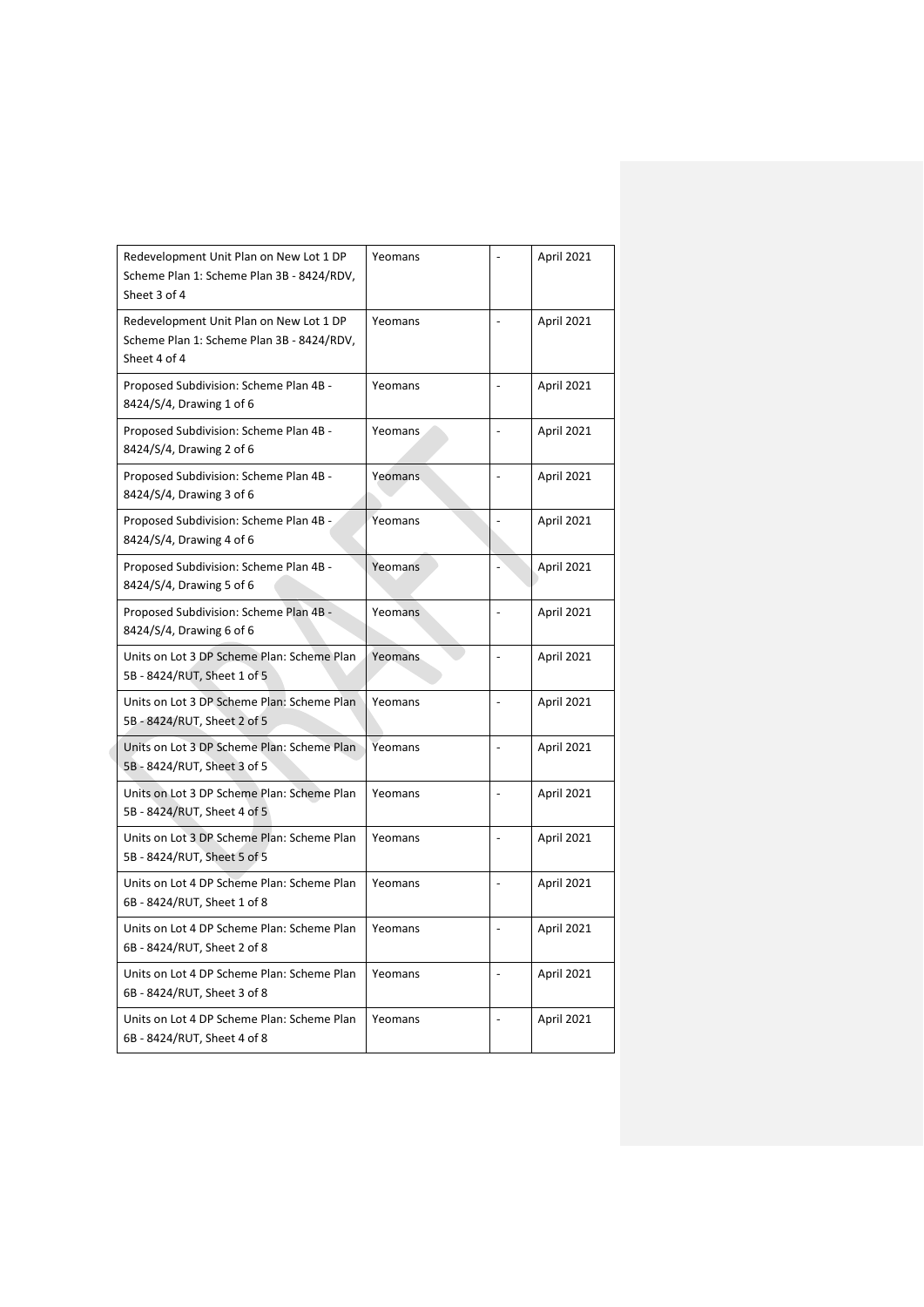| Units on Lot 4 DP Scheme Plan: Scheme Plan<br>Yeomans<br><b>April 2021</b><br>6B - 8424/RUT, Sheet 5 of 8<br>Units on Lot 4 DP Scheme Plan: Scheme Plan<br>Yeomans<br><b>April 2021</b><br>6B - 8424/RUT, Sheet 6 of 8<br>Units on Lot 4 DP Scheme Plan: Scheme Plan<br>Yeomans<br><b>April 2021</b><br>6B - 8424/RUT, Sheet 7 of 8<br>Units on Lot 4 DP Scheme Plan: Scheme Plan<br>Yeomans<br><b>April 2021</b><br>6B - 8424/RUT, Sheet 8 of 8<br>86010 - 3 Waters Plan<br><b>Robert Bird Group</b><br>P01<br>08.03.21<br><b>Robert Bird Group</b><br>P01<br>08.03.21<br>86040 - Stormwater Details<br>86041 - Wastewater Details<br><b>Robert Bird Group</b><br>P01<br>08.03.21<br>87010 - Soakhole Location and Test Result<br><b>Robert Bird Group</b><br>P01<br>08.03.21<br><b>Robert Bird Group</b><br>08.03.21<br>87011 - Existing Catchment Plan<br>P <sub>01</sub><br>P01<br>08.03.21<br>87012 - Proposed Catchment Plan<br><b>Robert Bird Group</b><br>87020 - Overland Flow Culvert Long Section<br>Robert Bird Group<br>08.03.21<br>P01<br>89010 - Water Supply and Services Plan<br>P01<br>Robert Bird Group<br>08.03.21<br>08.03.21<br>89040 - Water Supply Details<br><b>Robert Bird Group</b><br>P01 |  |  |
|-----------------------------------------------------------------------------------------------------------------------------------------------------------------------------------------------------------------------------------------------------------------------------------------------------------------------------------------------------------------------------------------------------------------------------------------------------------------------------------------------------------------------------------------------------------------------------------------------------------------------------------------------------------------------------------------------------------------------------------------------------------------------------------------------------------------------------------------------------------------------------------------------------------------------------------------------------------------------------------------------------------------------------------------------------------------------------------------------------------------------------------------------------------------------------------------------------------------------|--|--|
|                                                                                                                                                                                                                                                                                                                                                                                                                                                                                                                                                                                                                                                                                                                                                                                                                                                                                                                                                                                                                                                                                                                                                                                                                       |  |  |
|                                                                                                                                                                                                                                                                                                                                                                                                                                                                                                                                                                                                                                                                                                                                                                                                                                                                                                                                                                                                                                                                                                                                                                                                                       |  |  |
|                                                                                                                                                                                                                                                                                                                                                                                                                                                                                                                                                                                                                                                                                                                                                                                                                                                                                                                                                                                                                                                                                                                                                                                                                       |  |  |
|                                                                                                                                                                                                                                                                                                                                                                                                                                                                                                                                                                                                                                                                                                                                                                                                                                                                                                                                                                                                                                                                                                                                                                                                                       |  |  |
|                                                                                                                                                                                                                                                                                                                                                                                                                                                                                                                                                                                                                                                                                                                                                                                                                                                                                                                                                                                                                                                                                                                                                                                                                       |  |  |
|                                                                                                                                                                                                                                                                                                                                                                                                                                                                                                                                                                                                                                                                                                                                                                                                                                                                                                                                                                                                                                                                                                                                                                                                                       |  |  |
|                                                                                                                                                                                                                                                                                                                                                                                                                                                                                                                                                                                                                                                                                                                                                                                                                                                                                                                                                                                                                                                                                                                                                                                                                       |  |  |
|                                                                                                                                                                                                                                                                                                                                                                                                                                                                                                                                                                                                                                                                                                                                                                                                                                                                                                                                                                                                                                                                                                                                                                                                                       |  |  |
|                                                                                                                                                                                                                                                                                                                                                                                                                                                                                                                                                                                                                                                                                                                                                                                                                                                                                                                                                                                                                                                                                                                                                                                                                       |  |  |
|                                                                                                                                                                                                                                                                                                                                                                                                                                                                                                                                                                                                                                                                                                                                                                                                                                                                                                                                                                                                                                                                                                                                                                                                                       |  |  |
|                                                                                                                                                                                                                                                                                                                                                                                                                                                                                                                                                                                                                                                                                                                                                                                                                                                                                                                                                                                                                                                                                                                                                                                                                       |  |  |
|                                                                                                                                                                                                                                                                                                                                                                                                                                                                                                                                                                                                                                                                                                                                                                                                                                                                                                                                                                                                                                                                                                                                                                                                                       |  |  |
|                                                                                                                                                                                                                                                                                                                                                                                                                                                                                                                                                                                                                                                                                                                                                                                                                                                                                                                                                                                                                                                                                                                                                                                                                       |  |  |

# **Lapsing of Consent**

- 2. In accordance with clause 37(7) of Schedule 6 to the COVID-19 Recovery (Fast-Track Consenting) Act 2020, this consent shall lapse two years after the date it is granted unless:
	- (a) A survey plan is submitted to council for approval under section 223 of the RMA before the consent lapses, and that plan is deposited within three years of the approval date in accordance with section 224 of the RMA; or
	- (b) The period after which the consents lapse under section 125 of the RMA is extended.

# **Staging of Subdivision**

- 3. The staging of the subdivision must be carried out in the following order:
	- (a) 1B Fee simple subdivision (Boundary adjustment Lots 1 and 2);
	- (b) 2B Unit title redevelopment (Accessory unit (AU) carparks 6 to 9, 57 and 58);
	- (c) 3B Unit title redevelopment (All AU car parks);
	- (d) 4B Fee simple stratum subdivision (Lots 3 and 4); and
	- (e) Then, 5B and 6B Unit title subdivision can be undertaken in any order.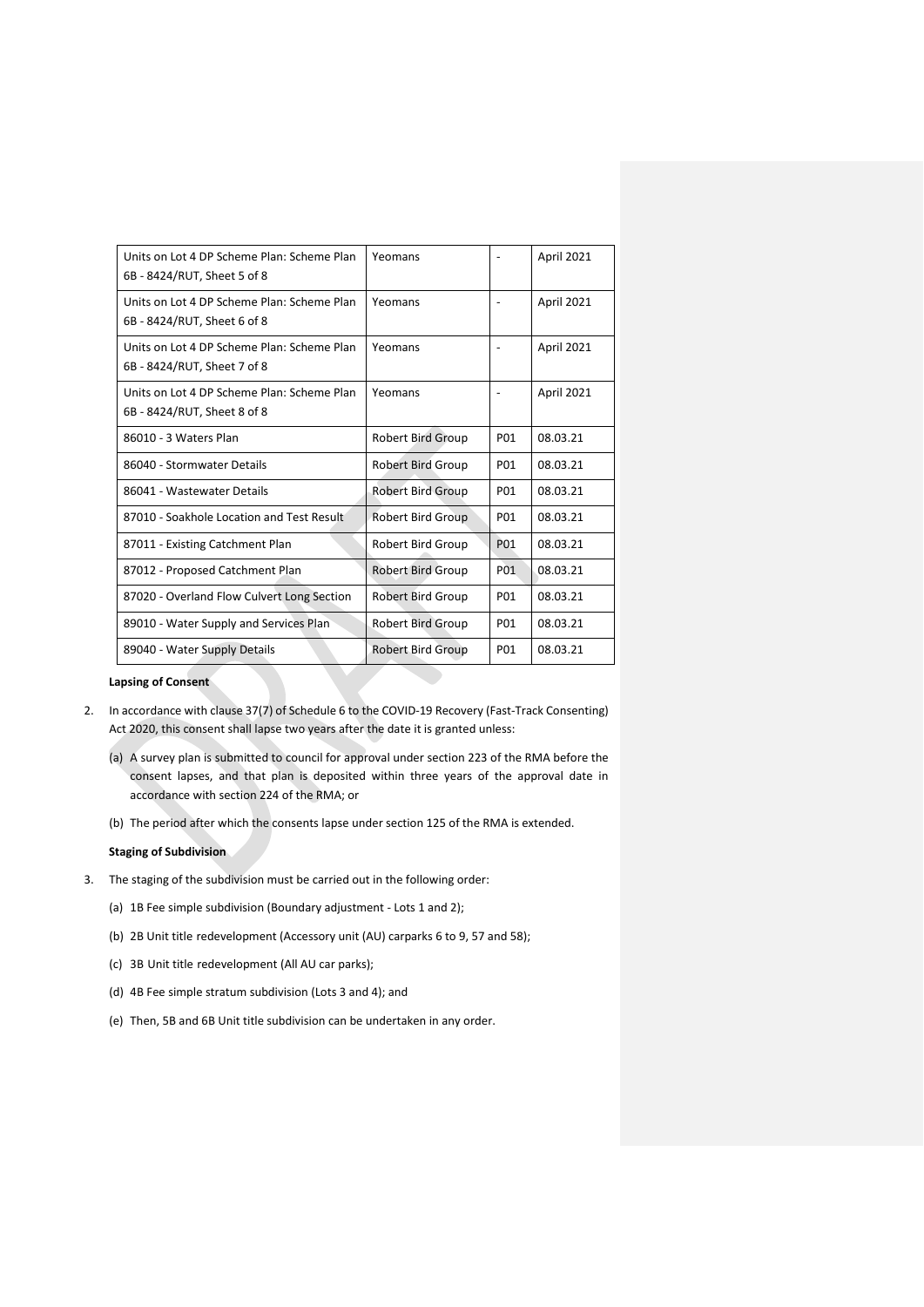The consent holder must provide a letter setting out how each relevant condition has been met at the time an application for a section 223 and a section 224(c) certificate for each stage is made.

### **1B FEE SIMPLE SUBDIVISION (Boundary Adjustment - Lots 1 and 2)**

# **Survey Plan Approval (s223) Conditions**

- 4. The consent holder must submit a survey plan of the subdivision to Council for approval under section 223 of the RMA in general accordance with the approved resource consent subdivision scheme plans 1B referenced in Condition 1.
- 5. Easements in gross in favour of the Auckland Council for the purpose of a pedestrian right of way, shall be created over part of Lot 1 as labelled "L" and part of Lot 2 as labelled "M" on the scheme plan(s) outlined in Condition 1 of this consent, and shall be included in a memorandum of easements endorsed on the survey plan and be granted or reserved. The consent holder must meet the costs for the preparation, review and registration of the easement instruments on the relevant records of title.

### *Advice Note:*

*The consent holder will need to obtain approval from Auckland Council to the cancellation of easements A to F imposed as a condition of the granting of the subdivision consent for DP 170042.*

### **Section 224(c) Compliance Conditions**

6. There are no section 224 conditions imposed on this freehold boundary adjustment subdivision.

# **2B UNIT TITLE REDEVELOPMENT (DELETION OF AU 6 TO 9, 57 and 58)**

### **Survey Plan Approval (s223) Conditions**

7. The consent holder must submit a survey plan of the subdivision to Council for approval under section 223 of the RMA in general accordance with the approved resource consent subdivision scheme plans 2B referenced in Condition 1.

The consent holder must ensure that the following conditions have been met to the satisfaction of Council:

(a) Adequate information has been supplied to Council to enable the release of a certificate under s32(2)(a) of the Unit Title Act 2010 by Council.

### **Section 224(c) Compliance Conditions**

8. There are no section 224 conditions imposed on this unit title subdivision for the accessory units.

### **3B UNIT TITLE REDEVELOPMENT (CREATION OF RELOCATED AU CAR PARKS)**

### **Survey Plan Approval (s223) Conditions**

9. The consent holder must submit a survey plan of the subdivision to Council for approval under section 223 of the RMA in general accordance with the approved resource consent subdivision scheme plans 3B referenced in Condition 1.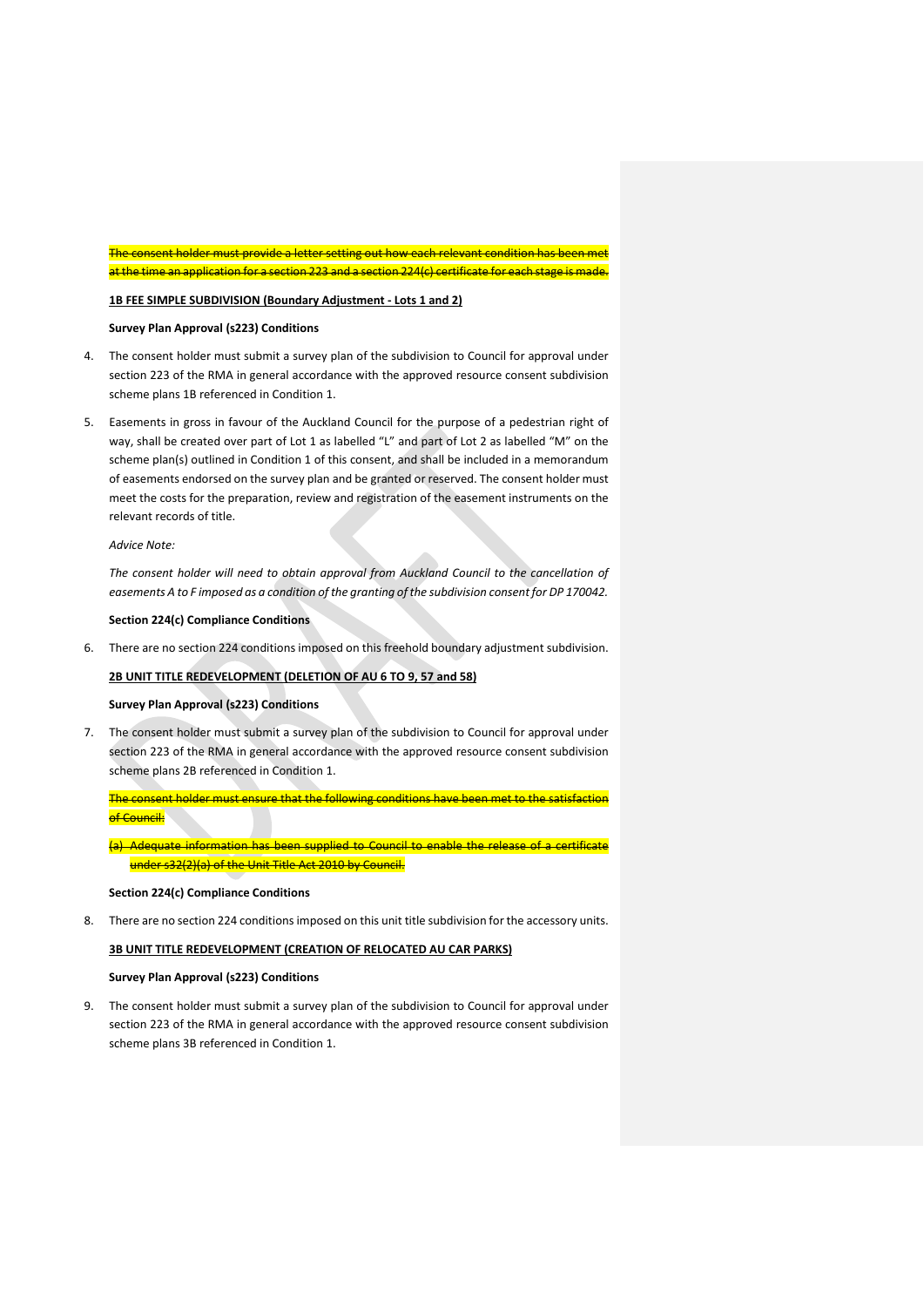### The consent holder must ensure that the following conditions have been met to the satisfaction of Council:

(a) Adequate information has been supplied to Council to enable the release of a certificate under s32(2)(a) of the Unit Title Act 2010 by Council.

### **Section 224(c) Compliance Conditions**

10. There are no section 224 conditions imposed on this unit title subdivision for the relocation of accessory units.

### **4B FEE SIMPLE STRATUM SUBDIVISION (LOTS 3 AND 4)**

### **Public Stormwater**

11. All the necessary pipes and ancillary equipment are to be supplied and laid to divert and relay existing public stormwater lines within the site in general accordance with plans referenced in Condition 1 and provide separate individual connections to Lots 3 and 4.

### *Advice Note:*

*An Engineering Plan Approval application for this work is required to be submitted to Auckland Council's Development Engineering and approved prior to the works commencing.*

### **Public Wastewater**

# NEW The consent holder must:

- a. redirect all sections of the existing 225mm wastewater network crossing through the property clear of the proposed buildings unless otherwise agreed with Watercare Services Ltd;
- b. undertake a CCTV inspection to confirm the status, condition, invert levels and depths of the 825mm VC line combined line on Burnley Terrace and the 600mm VC on King Edward **Street before progressing with the design;**
- c. depending on the outcome of that inspection, extend a new public wastewater line to either the 825mm VC combined line on Burnley Terrace or the 600mm VC on King Edward Street and connect above the soffit of the combined line in a manner that does not create a potential risk of backwater.
- 12. All the necessary pipes and ancillary equipment are to be supplied and laid to divert and relay existing public wastewater lines within the site and to provide new public connections, in general accordance with plans referenced in Condition 1 and provide separate individual connections to Lots 3 and 4.

### *Advice Note:*

*An Engineering Plan Approval application for this work is required to be submitted to Auckland Council's Development Engineering and approved prior to the works commencing.*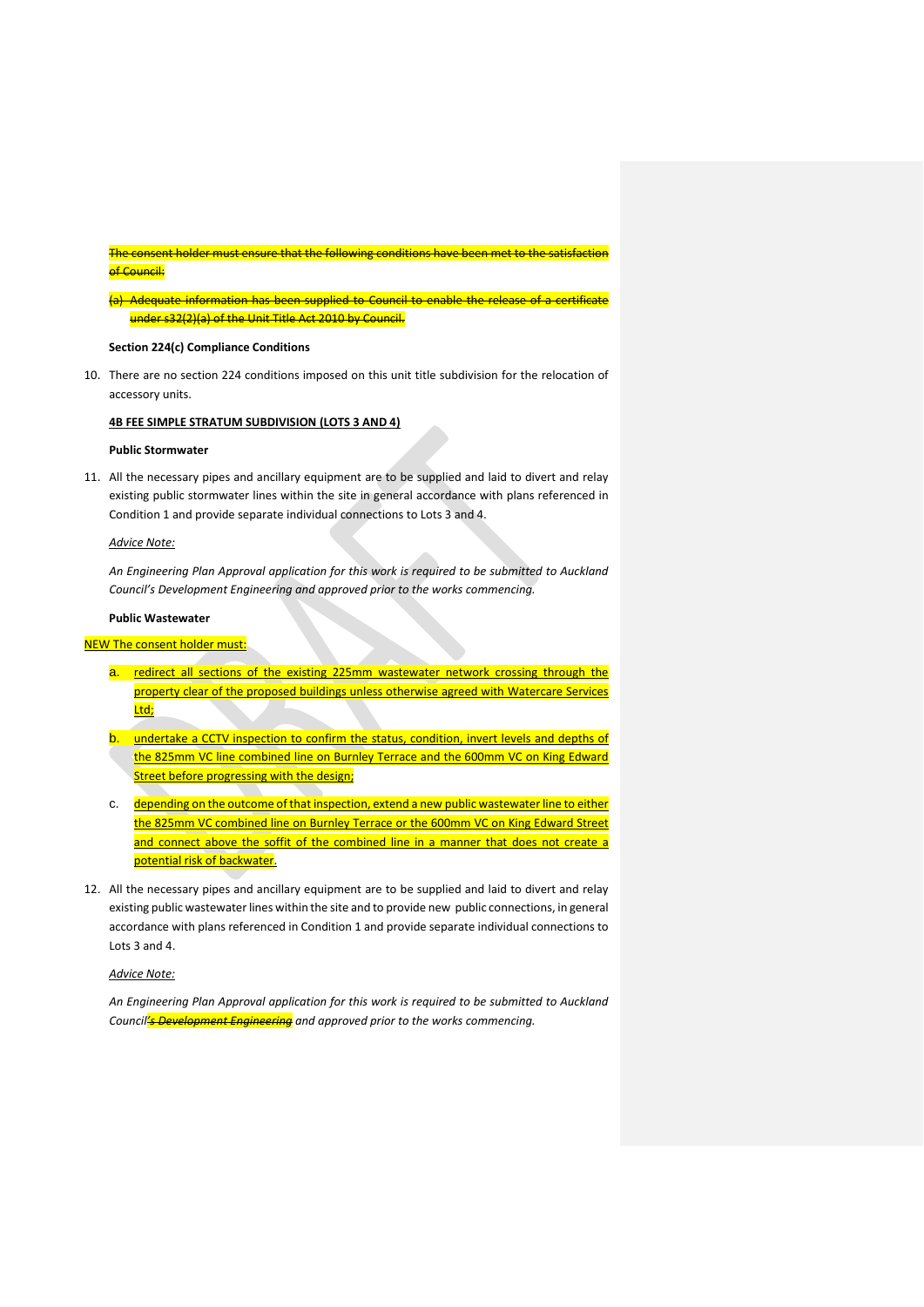*The application must include a completed design of the proposed wastewater infrastructure in accordance with the current Watercare Water and Wastewater Code of Practice for Land Development and Subdivision (Code of Practice) as well as Watercare's standards for material supply, construction and asset data capture.*

*All wastewater works required to service this subdivision shall be designed and constructed by the consent holder at no cost to Watercare Services Ltd.*

*Works over application will be required for the pipe sections where the cover/backfill is less than 900mm.*

### **As-Built Drawings for Public Infrastructure**

13. All as-built documentation is to be provided to Council for all new public assets to be vested in the Council. The documentation is to be in accordance with Auckland Council's Development Engineering As-built Requirements. The as-built information will require approval by Auckland Council's Development Engineering. Vesting of public assets to Auckland Council and close off and completion of related Engineering Approval consent must be completed.

**Water Supply** 

NEW All the necessary pipes and ancillary equipment shall be supplied and laid to provide water to Lots 3 and 4 from:

a. 200mm water main along Dominion Road;

b. 100mm water main (proposed network extension) along Grange Road;

c. 100mm water main along Prospect Terrace

unless otherwise approved in writing by Watercare Services Ltd.

NEW Any additional demand for fire-fighting beyond the FW2 fire flow classification able to be provided through the public network must be provided on Lot 3 with appropriate easements to supply fire-fighting water to Lot 4.

- 14. The consent holder must provide separate **individual water connections and** bulk water meters to Lots 3 and 4.
- 15. As-built plans for all individual private water supply lines and a certificate from Watercare Services Ltd Limited confirming the provision of appropriate water supply connections is to be provided to Council.

# *Advice Notes:*

*An Engineering Plan Approval application for this work is required to be submitted to Auckland Council and approved prior to the works commencing.*

*The application must include a completed design of the proposed water infrastructure in accordance with the current Watercare Water and Wastewater Code of Practice for Land*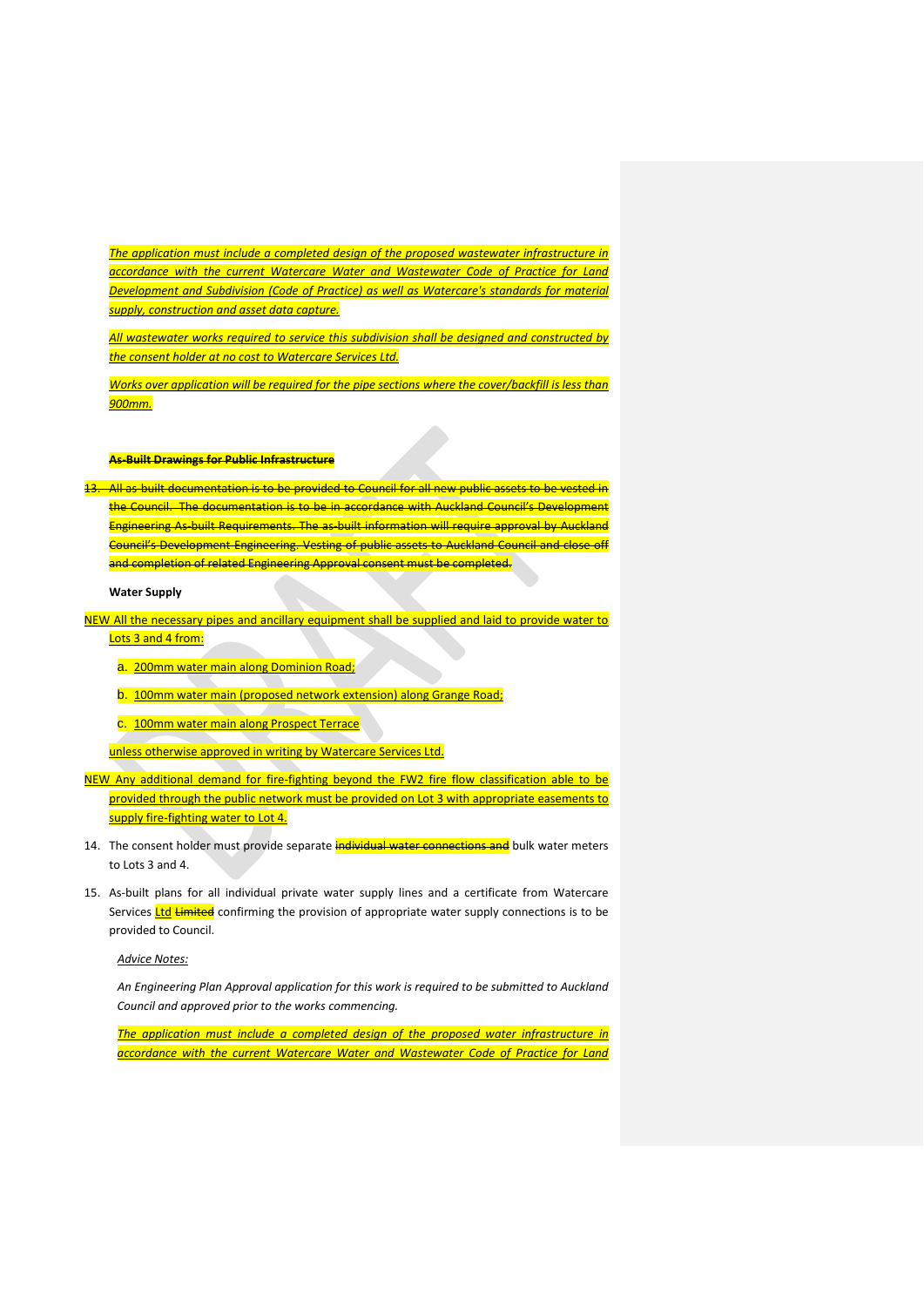*Development and Subdivision (Code of Practice) as well as Watercare's standards for material supply, construction and asset data capture.*

*All water supply works required to service this subdivision shall be designed and constructed by the consent holder at no cost to Watercare Services Ltd.*

*Works over application will be required for pipe sections where the cover/backfill is less than 900mm.*

# **As-Built Drawings for Public Infrastructure**

16. All as-built documentation is to be provided to Council for all new public assets to be vested in the Council. The documentation is to be in accordance with Auckland Council's Development Engineering As-built Requirements. The as-built information will require approval by Auckland Council's Development Engineering. Vesting of public assets to Auckland Council and close off and completion of related Engineering Approval consent must be completed.

### **Private As-Built Drawings**

17. The consent holder must not apply for the section 224(c) certificate until either a Code Compliance certificate has been issued for the work OR a copy of the Auckland Council Inspections Officer's final drainage inspection sheet (showing as passed) and the drainlayer's signed "as-built" drainage plan have been provided to Council to confirm that the drainage work and stormwater management systems have been completed, inspected and passed by Council.

### **Network Utility Services**

18. The consent holder must provide and install connections to the underground reticulation of electricity, gas (if applicable) and telecommunication services to service each individual lot. The system shall be installed in accordance with the requirements of the Auckland Code of Practice for Land Development and Subdivision and the relevant network utility operator. The consent holder must provide confirmation from the network utility operator that the system has been installed in accordance with their requirements and 'as-built' plans of the system to the Council.

### **Alterations to Vehicle Crossings from Public Roads and Road Widening**

- 19. Where any vehicle crossings from public roads are to be modified or removed or where any new vehicle crossings from public roads are proposed or where road widening works are proposed approval must be obtained from Auckland Transport.
- 20. A final certification is to be provided from Auckland Transport, in terms of the works, at the time of a section 224(c) application.

### **Survey Plan Approval (s223) Conditions**

21. The consent holder must submit a survey plan of the subdivision to Council for approval under section 223 of the RMA in general accordance with the approved resource consent subdivision

**Commented [BC1]:** Applicant request to relocate not actioned – conditions above need to be satisfied prior to s223 so sensible to place at end. Other stages have no similar conditions requiring on-site works in advance.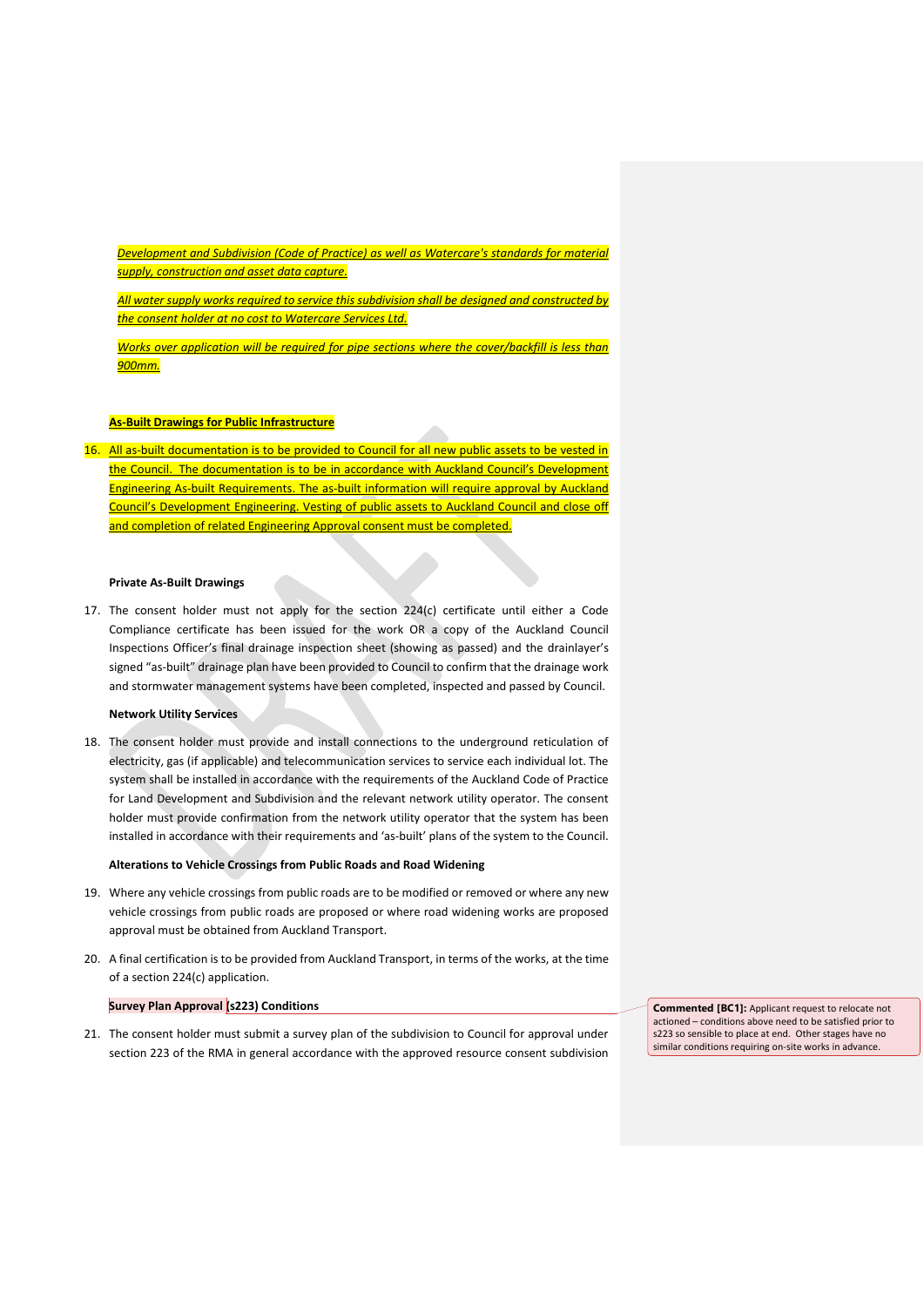scheme plans 4B referenced in Condition 1. The easements required by this subdivision consent shall be included in a memorandum of easements endorsed on the survey plan and be granted or reserved. The consent holder must meet the costs for the preparation, review and registration of the easement instruments on the relevant records of title.

### **Section 224(c) Compliance Conditions**

22. The application for a certificate under section 224(c) of the RMA must be accompanied by certification from a professionally qualified surveyor or engineer that all the conditions of this subdivision consent, as they relate to Stage 4B, have been complied with, and identify all those conditions that have not been complied with and are subject to a consent notice to be issued in relation to any conditions of this consent to which section 221 applies.

### **5B UNIT TITLE SUBDIVISION (COMMERCIAL)**

### **Survey Plan Approval (s223) Conditions**

23. The consent holder must submit a survey plan of the subdivision to Council for approval under section 223 of the RMA in general accordance with the approved resource consent subdivision scheme plans 5B referenced in Condition 1.

The consent holder must ensure that the following co of Council:

-Adequate information has been supplied to Council to enable the release of under section 32(2)(a) of the Unit Title Act 2010 by Council.

### **Section 224(c) Compliance Conditions**

24. The application for a certificate under section 224(c) of the RMA must be accompanied by certification from a professionally qualified surveyor or engineer that all the conditions of this subdivision consent, as they relate to 5B, have been complied with, and identify all those conditions that have not been complied with and are subject to a consent notice to be issued in relation to any conditions of this consent to which section 221 applies.

### *Advice Note:*

*The certificate pursuant to section 32(2)(a) of the Unit Title Act 2010 will be given on the application upon the completion of the units so that they are physically measurable.*

*The certificate pursuant to section 224(f) of the RMA will be given upon confirmation that the units comply with section 116(a) of the Building Act 2004.*

### **6B UNIT TITLE SUBDIVISION (RESIDENTIAL)**

**Survey Plan Approval (s223) Conditions**

**Commented [BC2]:** Applicant request to relocate not actioned – conditions above need to be satisfied prior to s223 so sensible to place at end. Other stages have no similar conditions requiring on-site works in advance.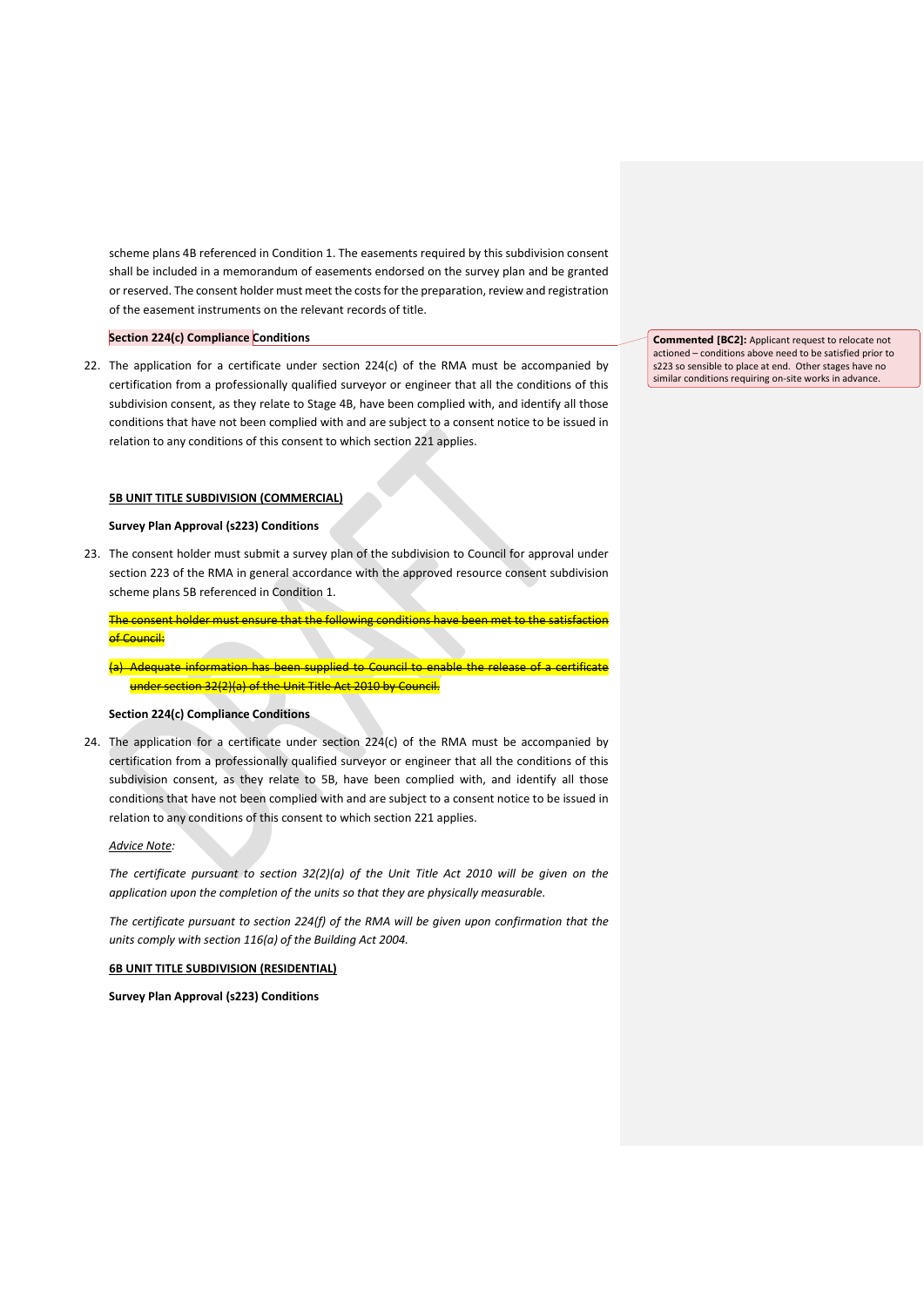25. The consent holder must submit a survey plan of the subdivision to Council for approval under section 223 of the RMA in general accordance with the approved resource consent subdivision scheme plans 6B referenced in Condition 1.

The consent holder must ensure that the following conditions have been met to t of Council:

(a) Adequate information has been supplied to Council to enable the release of a certificate under section 32(2)(a) of the Unit Title Act 2010 by Council.

#### **Section 224(c) Compliance Conditions**

26. The application for a certificate under section 224(c) of the RMA must be accompanied by certification from a professionally qualified surveyor or engineer that all the conditions of this subdivision consent, as they relate to 6B, have been complied with, and identify all those conditions that have not been complied with and are subject to a consent notice to be issued in relation to any conditions of this consent to which section 221 applies.

### *Advice notes:*

*The certificate pursuant to section 32(2)(a) of the Unit Title Act 2010 will be given on the application upon the completion of the units so that they are physically measurable.*

*The certificate pursuant to section 224(f) of the RMA will be given upon confirmation that the units comply with section 116(a) of the Building Act 2004.*

# **ADVICE NOTES**

- *1. Any reference to number of days within this decision refers to working days as defined in s2 of the RMA.*
- *2. Please note that a fee is payable upon lodgement of an application for the issue of a certificate pursuant to section 224(c) of the Resource Management Act 1991 relating to this application. Please contact Auckland Council for the current fee.*
- *3. Please attach copies of any Code Compliance Certificate(s) for the drainage work(s) or copies of the Auckland Council Inspections Officer's sign off and drainlayer's signed "As Built" drainage plans with the application for the issue of a certificate pursuant to section 224(c) of the Resource Management Act 1991 relating to this application.*
- *4. New water supply connection for new lots shall be to the Watercare supply main and shall be designed in accordance with Watercare Services Ltd.'s "Standards" and be made by a Water Care Services Ltd approved contractor. For details, please contact Watercare Services.*
- *5. Watercare Services Ltd advises that at the time of application for a water and/or wastewater connection (or application for demand increase), completed in conjunction with a building consent, an Infrastructure Growth Charge shall apply. Details of this charge are available on the website www.watercare.co.nz.*